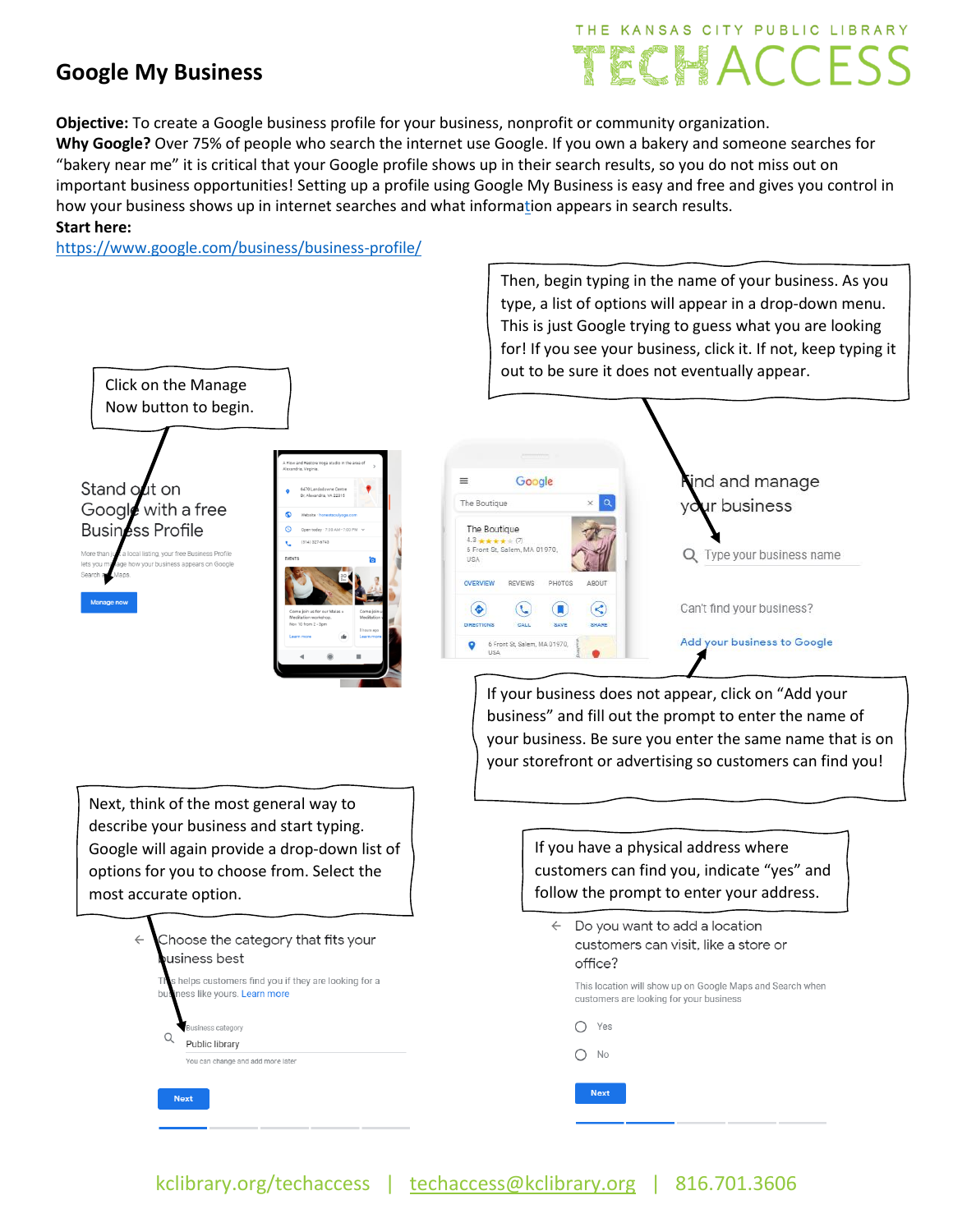#### **Google My Business**

## THE KANSAS CITY PUBLIC LIBRARY TECHACCESS

If there is a similar listing or something else listed with the address you enter, Google may prompt you with some questions. If there is already an accurate listing for your business, select the option and follow the prompts to claim that listing. To claim the listing means to get control of managing the Google profile for your business. The steps required for this process may vary and could include signing up to receive a postcard at that address via USPS or receiving a phone call at the number listed, or even a simple text. They just want to make sure you are in fact the owner or manager of that business before handing over control of the profile.

| $\leftarrow$ | Is this your business?                                                                                                                                        |                                                                                                                                                                          |                                                                                                                                                                         |                                                                                                                                                                       |
|--------------|---------------------------------------------------------------------------------------------------------------------------------------------------------------|--------------------------------------------------------------------------------------------------------------------------------------------------------------------------|-------------------------------------------------------------------------------------------------------------------------------------------------------------------------|-----------------------------------------------------------------------------------------------------------------------------------------------------------------------|
|              |                                                                                                                                                               | It looks like your business might already have a listing on<br>Google Search or Maps. If you see your business below,<br>select it, and we'll help improve your listing. | $\leftarrow$                                                                                                                                                            | Do you also serve customers outside<br>this location?<br>For example, if you visit or deliver to your customers, you can<br>let them know where you are willing to go |
|              |                                                                                                                                                               | The Kansas City Public Library: Central Library                                                                                                                          |                                                                                                                                                                         |                                                                                                                                                                       |
|              | 14 W 10th St<br>(816) 701-3401                                                                                                                                |                                                                                                                                                                          |                                                                                                                                                                         | Yes, I also serve them outside my location<br>No, I don't<br>◯                                                                                                        |
|              | ⊙                                                                                                                                                             | This doesn't match                                                                                                                                                       |                                                                                                                                                                         | <b>Next</b>                                                                                                                                                           |
|              | <b>Next</b>                                                                                                                                                   |                                                                                                                                                                          |                                                                                                                                                                         |                                                                                                                                                                       |
|              |                                                                                                                                                               |                                                                                                                                                                          |                                                                                                                                                                         |                                                                                                                                                                       |
|              | What contact details do you want to<br>$\leftarrow$<br>show to customers?<br>Help customers get in touch by including this info on your<br>listing (optional) |                                                                                                                                                                          | Choose a way to verify                                                                                                                                                  |                                                                                                                                                                       |
|              |                                                                                                                                                               |                                                                                                                                                                          | In order to fully manage and represent this business on Google, you'll need to confirm that it's yours.<br>Select how you'd like to get a verification code. Learn more |                                                                                                                                                                       |
|              |                                                                                                                                                               | Contact phone number                                                                                                                                                     | Postcard by mail<br>May take up to 5 days to arrive                                                                                                                     | Have a postcard with your code mailed to this address                                                                                                                 |
|              | $\odot$<br>$\bullet$                                                                                                                                          | Current website URL                                                                                                                                                      | Contact name                                                                                                                                                            | <b>Mail</b>                                                                                                                                                           |
|              |                                                                                                                                                               | I don't need a website                                                                                                                                                   |                                                                                                                                                                         | Tech Access of Kansas City Public Library<br>14 W 10th Street, Multiple Locations, Kansas City, MO 64105, United States                                               |
|              |                                                                                                                                                               | Get a free website based on your info.<br>See details                                                                                                                    | More options<br>Q                                                                                                                                                       |                                                                                                                                                                       |
|              | <b>Next</b>                                                                                                                                                   |                                                                                                                                                                          |                                                                                                                                                                         |                                                                                                                                                                       |
|              |                                                                                                                                                               |                                                                                                                                                                          |                                                                                                                                                                         |                                                                                                                                                                       |
|              |                                                                                                                                                               | If you have a phone number where customers can call you or a                                                                                                             |                                                                                                                                                                         |                                                                                                                                                                       |
|              |                                                                                                                                                               | website, enter those contact details here. Google offers free<br>websites and will even automatically create one for you using the                                       |                                                                                                                                                                         |                                                                                                                                                                       |
|              |                                                                                                                                                               | information vou provide in vour profile. However, for this course                                                                                                        |                                                                                                                                                                         |                                                                                                                                                                       |

information you provide in your profile. However, for this course, we will focus only on your basic Google profile. For now, just select "I don't need a website" and we will finish your profile. You will always be able to go back change your answer to "Get a free website based on your info" later which we will see shortly.